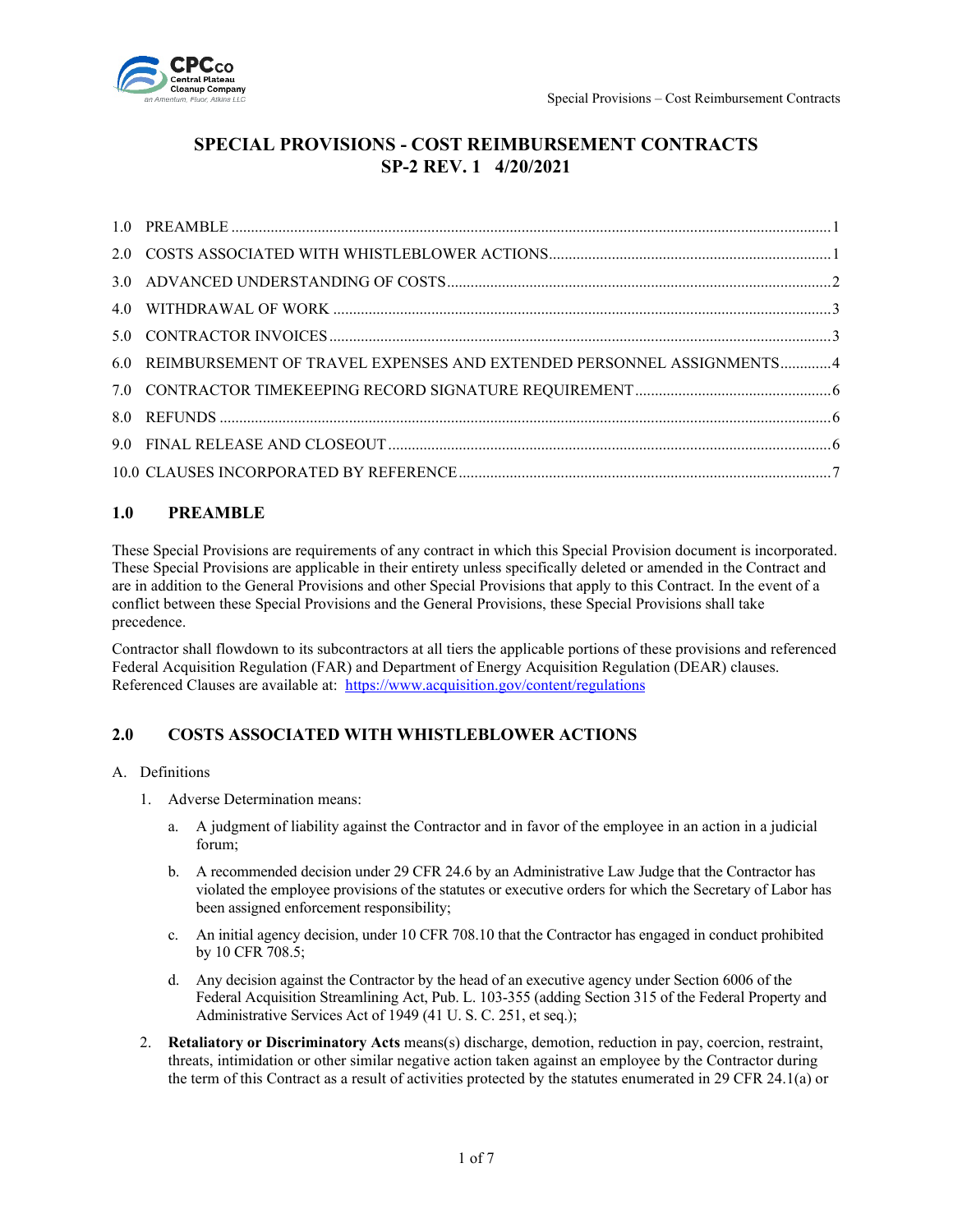

as a result of the employee's disclosure of information, participation in a proceeding or refusal to engage in illegal or dangerous activities as set forth in 10 CFR 708.5(a).

- 3. **Employee Action** means an action filed in Federal or state court for redress of retaliatory or discriminatory action by the Contractor, any administrative procedure brought by an employee or federal agency under 29 CFR Part 24, or any other complaint filed against the Contractor for retaliatory or discriminatory acts under 10 CFR Part 708 by an employee of any other Contractor or subcontractor which is cognizable under 10 CFR 708.
- 4. **Litigation Costs** include attorney, consultant, and expert witness fees, but exclude costs of settlements and judgments.
- B. All costs incurred in the investigation and/or defense of an employee action under this Contract clause shall be differentiated and accounted for by the Contractor so as to be separately identifiable. Subsequent to an adverse determination, such costs, as well as costs associated with any interim relief that may be granted, may not be paid from any advanced funding provided pursuant to this Contract. Notwithstanding the foregoing, Buyer may, in appropriate circumstances, provide for conditional payment upon provisions of adequate security, or other adequate assurance, and agreements by the Contractor to repay all litigation costs incurred subsequent to an adverse determination, as well as any interim relief cost, plus interest, unless there is a final determination that the Contractor is not liable for any retaliatory or discriminatory acts. The allowance of such costs, notwithstanding any other provision of the Contract, will be determined in accordance with this clause.
- C. Litigation costs and settlement costs incurred in connection with the defense of, or a settlement of, an employee action is allowable if incurred by the Contractor before any adverse determination of the employee's claim, if approved as just and reasonable by Buyer and otherwise allowable under the Contract. Cost incurred in pursuit of mediation or other forms of alternative dispute resolution are allowable, if approved as just and reasonable by Buyer, and no adverse determination of the employee's claim has occurred. Additionally, Buyer may, in appropriate circumstances, reimburse the Contractor for litigation and costs of judgments and settlements, which, in aggregate, do not exceed any prior settlement offer approved by Buyer and rejected by the employee.
- D. Except as provided in paragraphs 2.0-C., 2.0-D. and 2.0-E., any other cost associated with an employee action (including litigation costs connected with, a judgment resulting from, or settlement subsequent to the employee action) are not allowable unless the Contractor receives a judgment or final determination favorable to the Contractor. In such event, reasonable litigation costs incurred by the Contractor are allowable, and the Contractor may submit a request for reimbursement for all such costs incurred subsequent to the adverse determination.
- E. Cost incurred by the Contractor as a result of an employee action for retaliatory or discriminatory acts that resulted from compliance with either (1) specific terms and conditions of the Contract or (2) written instructions from Buyer shall be allowable.
- F. Reasonable litigation costs and settlement costs incurred by, and judgments entered by the Office of Hearings and Appeals against, the Contractor as a result of an employee action for discrimination under 10 CFR 708 are allowable where the Office of Contractor Employee Protection has issued a proposed disposition denying the relief being sought by the employee and the employee requests a hearing by the Office of Hearing and Appeals.
- G. The provisions of this paragraph shall not apply to the defense of suits by employees or ex-employees of the Contractor under FAR 31.205-47.
- H. The Contractor shall insert or have inserted the substance of this clause in all cost reimbursement subcontracts, with respect to work performed at a DOE-owned or -leased facility where 10 CFR 708 is also applicable under provisions of the Contract clause entitled "Whistleblower Protection for Contractor Employees."

# <span id="page-1-0"></span>**3.0 ADVANCED UNDERSTANDING OF COSTS**

Contractor recognizes, understands and agrees that costs and fees billed against this Contract will be submitted to the Department of Energy as charges in performance of the Buyer's prime contract. By submittal of an invoice, Contractor represents that the invoiced amounts are reasonable, allocable to the Contract and allowable charges to the government in accordance with FAR guidelines.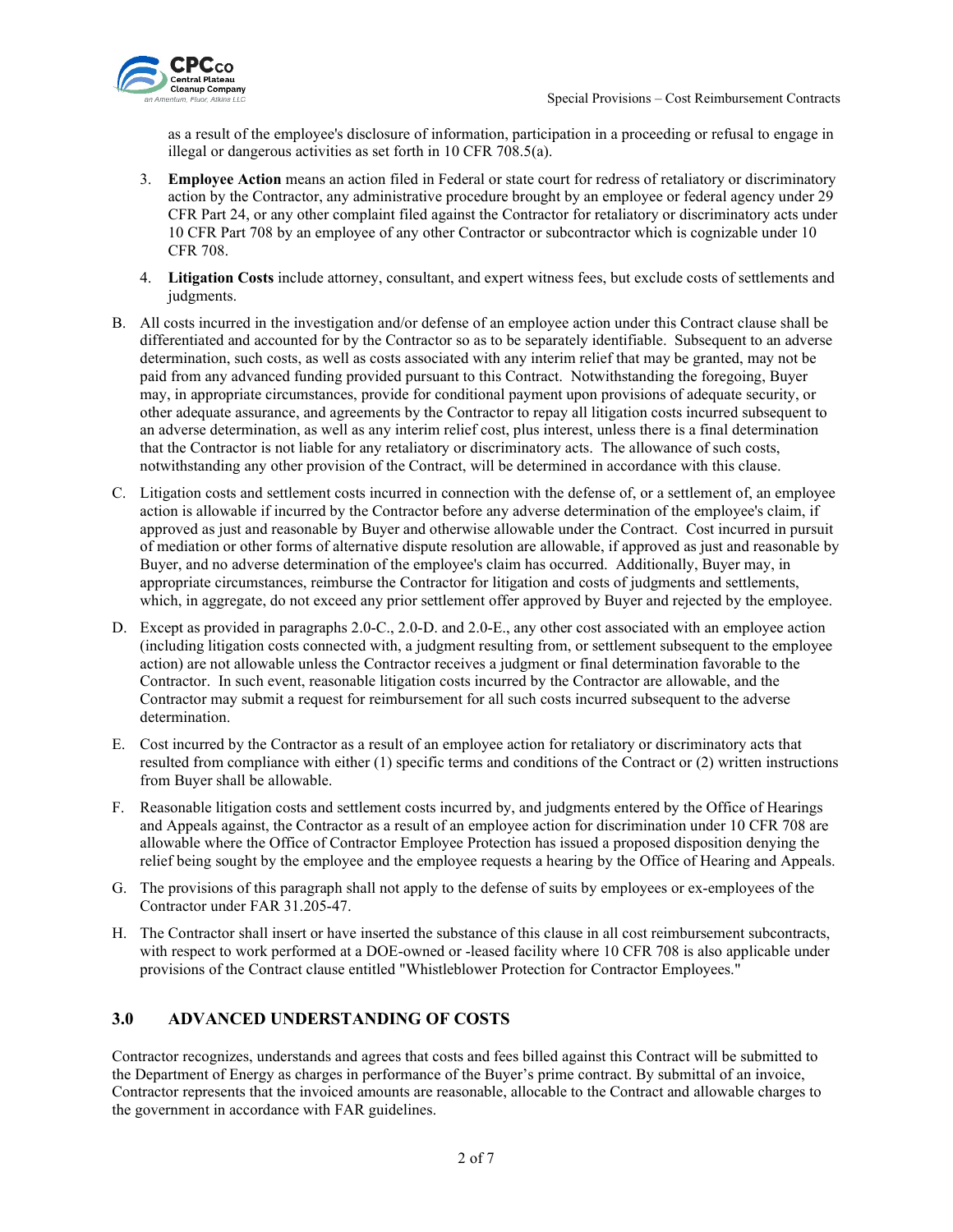

Accordingly, Contractor shall obtain Buyer approval before incurring Contract costs, which are not expressly authorized by the Contract or which have been identified by the Buyer as requiring preapproval. In addition to cost limitations specified elsewhere in this Contract, the following types of costs require advanced approval by Buyer, as indicated below:

- 1. Travel shall be in accordance with Federal Travel Regulations (FTR) and authorized in advance by the cognizant Buyer's Technical Representative (BTR)
- 2. Litigation and legal assistance must have Buyer Legal Counsel Consent and conform to the approved Buyer Legal Resource Management Plan and 10 CFR Part 719.
- 3. Conference attendance requires Buyer and Department of Energy authorization
- 4. Training must be Contract-directed and authorized in advance by the cognizant BTR
- 5. Raises and direct hourly pay increases which affect Contract costs, shall be in accordance with Contractor's compensation plan and agreed to in advance of the effective date by Buyer.

### <span id="page-2-0"></span>**4.0 WITHDRAWAL OF WORK**

- A. Buyer may, at its option and during the performance of this Contract unilaterally have any of the work contemplated in the Statement of Work of this Contract, performed by either another contractor or to have the work performed by Buyer or Buyer employees.
- B. Work may be withdrawn; (1) in order for Buyer to conduct pilot programs; (2) if the Contractor's estimated cost of the work is considered unreasonable; (3) for less than satisfactory performance by the Contractor; or (4) for any other reason deemed by Buyer to be in the best interests of Buyer.
- C. If the withdrawn work has been authorized under an annual Work Authorization Directive, the work shall be terminated in accordance with the procedures in the Contract clause entitled "Termination (Cost-Reimbursement)."
- D. If any work is withdrawn by Buyer, the Contractor agrees to fully cooperate with the new performing entity and to provide whatever support is required.

### <span id="page-2-1"></span>**5.0 CONTRACTOR INVOICES**

- A. The Contractor's invoice(s), as a minimum, shall identify the Contract, release and item number(s) (as applicable) for which payment is being requested. Invoice shall indicate the name(s) of the worker(s), number of hours of billable work by date, hourly rate, and a brief statement detailing the work performed. Invoiced rates and any ODCs must be specifically authorized by the Contract based on the Contract type. Any authorized travel shall be itemized within the invoice and supported with receipts in accordance with the requirements set forth under the "Reimbursement of Travel Expenses" clause herein or as otherwise identified under this Contract. Unauthorized deviations may result in disapproval of the invoice, or reduction in payment until the required support documentation is provided.
- B. Submittal of an invoice constitutes Contractor's certification that the materials, work and/or services have been delivered as specified on the invoice in accordance with the Contract. Submit the invoice and supporting documentation electronically via email to Buyer's Accounts Payable at [CPCCAP@rl.gov](mailto:CPCCAP@rl.gov) with copy to the Contract Specialist, or via hard copy to the following address:

Central Plateau Cleanup Company Accounts Payable Mail Stop: A4-03 P.O. Box 1464 Richland, WA 99352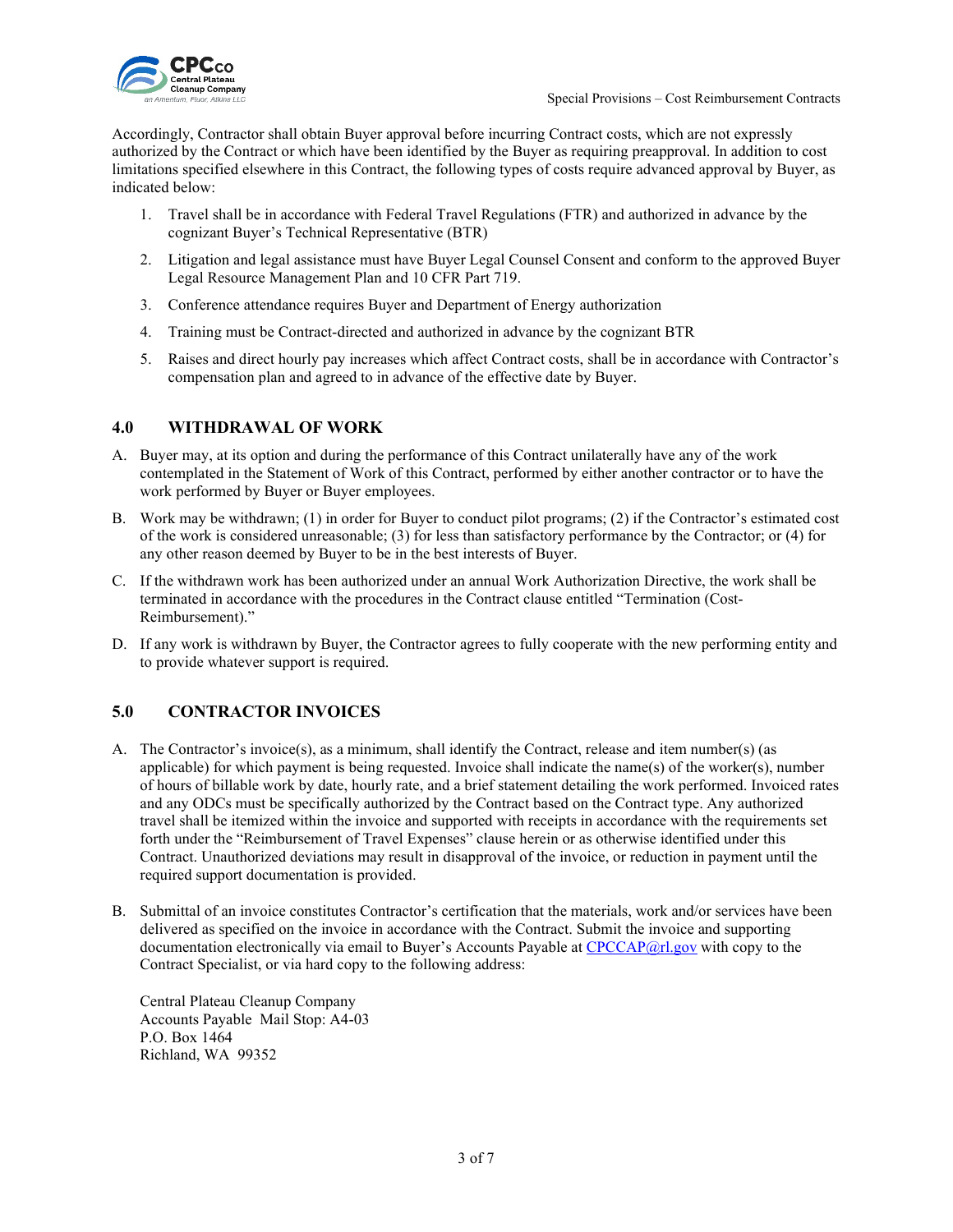

- B. Buyer may withhold 5 percent of the amounts due under this Contract, but the total amount withheld shall not exceed \$50,000. The amounts withheld shall be retained until the execution and acceptance by the Buyer of a final release by the Contractor as provided below.
- D. Hourly Rate
	- 1. Unless specified otherwise, the invoiced amount shall be computed by multiplying the appropriate hourly rate prescribed in the Contract therein by the number of direct billable labor hours. Fractional parts of an hour shall be payable on a prorated basis. The Contractor shall substantiate invoices by evidence of actual payment for ODCs and by individual daily job timecards, or other substantiation approved by the Buyer.
- E. Other Direct Costs
	- 1. Allowable costs of ODCs shall be determined by the Buyer in accordance with FAR subpart 31.2 in effect on the date of this Contract.
	- 2. When approved in advance, reasonable and allocable material handling costs or general and administrative expenses may be included in the charge for material/ODCs to the extent they are clearly excluded from the hourly rate. Material handling costs are comprised of indirect costs, including, when appropriate, general and administrative expense allocated to direct materials in accordance with the Contractor's usual accounting practices consistent with FAR subpart 31.2.
	- 3. The Contractor will apply no element of profit to direct materials or ODCs.
	- 4. The Contractor shall be reimbursed for items and services purchased directly for the Contract only when cash, checks, or other forms of actual payment have been made for such purchased items or services.
	- 5. Reimbursable costs shall not include any costs arising for the letting, administration or supervision of performance of subcontracts, if the costs are included in the hourly rates identified in the Payment Schedule identified in this Contract.
	- 6. To the extent able, the Contractor shall obtain materials and services at the most advantageous prices available with due regard to securing prompt delivery of satisfactory materials; and obtain all cash and trade discounts, rebates, allowances, credits, salvage, commissions, and other benefits. Credit shall be given to the Buyer for cash and trade discounts, rebates, allowances, credits, salvage, the value of any appreciable scrap, commissions, and other amounts that have accrued to the benefit of the Contractor, or would have accrued except for the fault or neglect of the Contractor. The benefits lost without fault or neglect on the part of the Contractor, or lost through fault of the Buyer, shall not be deducted from gross costs.

## <span id="page-3-0"></span>**6.0 REIMBURSEMENT OF TRAVEL EXPENSES AND EXTENDED PERSONNEL ASSIGNMENTS**

- A. Travel Authorization: Only when authorized in advance by Buyer as part of the Contract, will Contractor personnel be reimbursed for travel expenses incurred in performance of this Contract. Expense reimbursement is limited to costs incurred for lodging plus meals and incidental expenses (M&IE) considered reasonable, allowable, and allocable, and that do not exceed the maximum per diem rates in effect at the time of travel as set forth in FTR. Contractor is expected to take reasonable steps to minimize the amount of travel expenses. Links to the FTR and current per diem rates can be found on the [GSA website.](http://www.gsa.gov/)
- B. Eligibility: Expense reimbursements will only be allowed for Contractor personnel who travel from their permanent residence, if beyond a 100 mile radius of the temporary work location, for temporary assignment to the project site.
- C. Invoicing: Expense reimbursement requests shall be invoiced in accordance with Contract invoicing requirements in a timely manner, and shall identify the name of the traveler, destination, purpose and date of the travel as well as document any required Buyer pre-approval. Submittal of an invoice to Buyer that includes travel expenses signifies Contractor's certification to all requirements identified herein.
- D. Receipts: Unless agreed in advance by Buyer, invoices shall include original or legible copies of receipts to support the actual lodging and travel expenses incurred. Receipts for M&IE expenses are not typically required.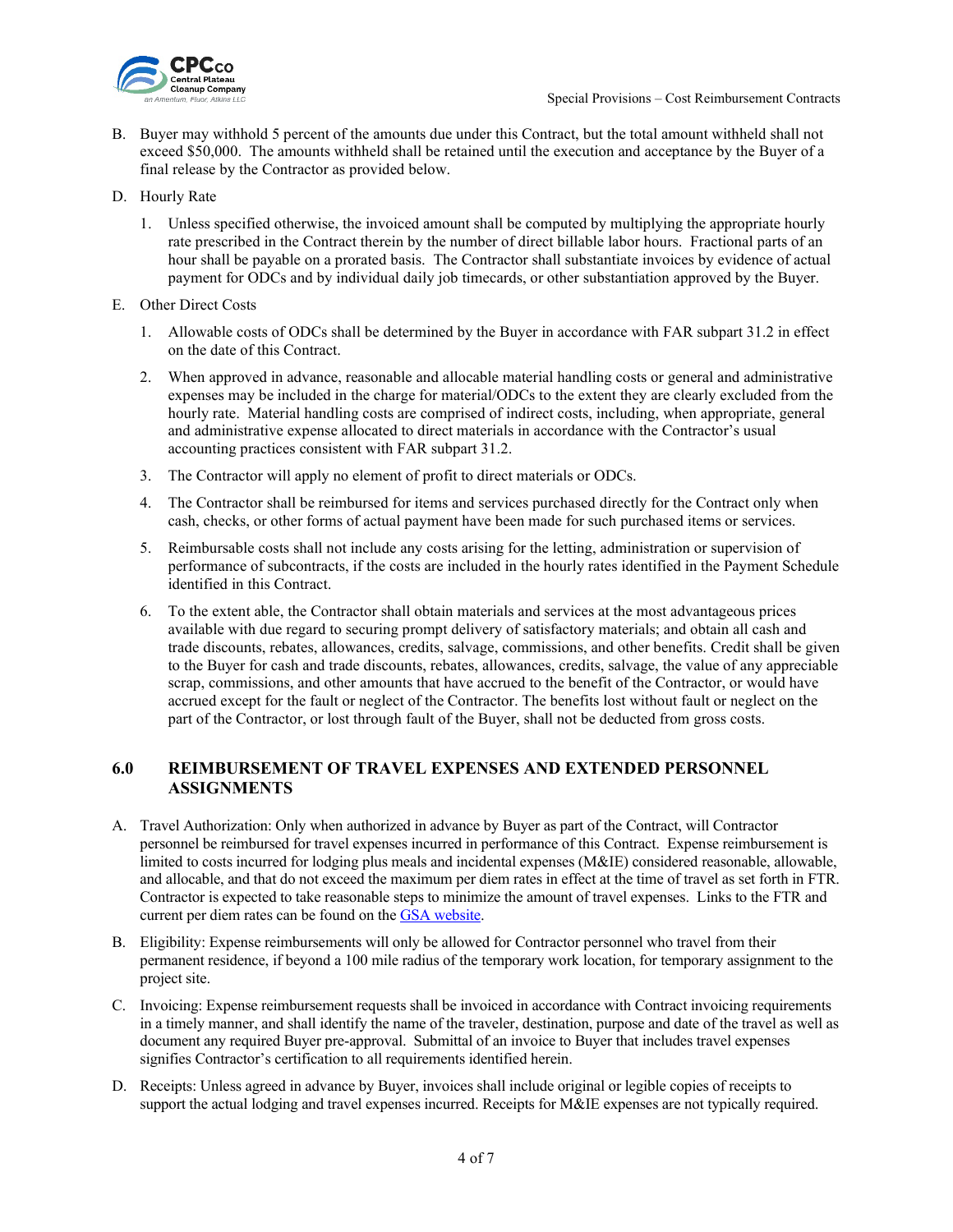

- E. Cancellation: When travel, arranged in accordance with these requirements, is cancelled in writing by Buyer, airline cancellation or rebooking charges may be invoiced and reimbursed provided that supporting documentation showing authorized travel and subsequent cancellation are provided.
- F. Short-Term Assignments: thirty (30) Days or Less): Lodging and M&IE will be paid in accordance with the rates established by the FTR unless otherwise specified in this Contract.
- G. Rates: Expenses will be reimbursed using the following guidelines:
	- 1. Transportation Other than Airline: Reimbursement of transportation costs will be at the current FTR per mile rate, for travel by personal automobile, or actual fares for other public conveyance, reasonably incurred by Contractor's personnel in traveling by the shortest and most direct route from their home office to (Hanford Site) Richland, Washington, or to other such locations and return, at the request of Buyer. When travel is by automobile the most direct route shall be used. Local mileage costs while at the Hanford Site will not be reimbursed, unless specifically authorized in advance by Buyer.
	- 2. Transportation by Airline: Every reasonable effort shall be made to plan required travel to obtain the lowest advance-purchase fares available. Actual receipts shall accompany invoices for all airfare costs.
	- 3. Car Rental: Travelers shall use the least expensive compact car available. Should a compact or intermediate size vehicle not be available, use of a more expensive vehicle shall be approved in advance by the Buyer Contract Specialist and shall be limited only to the time necessary to obtain a lower cost alternative and include a certification by the employee of the effort made to obtain the compact vehicle. Actual receipts shall document all car rental and fuel costs. NOTE: A pre-paid refueling option and optional rental car insurance will not be reimbursed.
	- 4. Personally-Owned Vehicle: Instead of using a rental car, a personally-owned vehicle may be used if determined to be more cost effective. However, arrangements shall be pre-approved by the Buyer Contract Specialist. Buyer assumes no liability for accidents when personally owned or rental vehicles are used. Contractor retains all risks and liabilities associated with using personally-owned or rental vehicle.
	- 5. Lodging: Lodging will be reimbursed at the current FTR rate or at the actual cost if less than the allowable FTR rate. Actual receipts shall document all lodging costs being invoiced under this Contract. If Contractor employee moves from hotel lodging into residential accommodations earlier than 30 days, the lodging will be reduced to 55% of the FTR rate day effective date of establishing residential accommodations.
	- 6. M&IE: M&IE will be reimbursed at a flat rate per day; not to exceed the limits specified for the geographical location in the FTR. The daily living expense (M&IE) will be prorated per the FTR during the first and last day of travel, inclusive of weekend trips home. Weekend stay-over(s) are paid when continued work is required during the following week.
- H. Long-Term Temporary Work Assignments (More than thirty (30) days, but less than three hundred sixty-five (365) Days). M&IE and lodging reimbursement limits will be reduced in accordance with DOE policy for extended travel assignments exceeding 30 day[s \(ref. DOE-AL-2013-01](http://energy.gov/management/acquisition-letters) and DOE-H-2069).
	- 1. Lodging: For the first 60 days and last 30 days of a long-term assignment, Buyer will reimburse costs associated with lodging at the lesser of actual cost or 100% of the FTR authorized rate at the assignment location. The intervening days will be reimbursed at the lesser of actual cost or 55% of the FTR rate.
	- 2. M&IE: For the first 30 days and last 30 days of the assignment, Buyer will reimburse costs associated with M&IE at the lesser of actual cost or 100% of the FTR M&IE rate for the assignment location. The intervening days will be reimbursed at the lesser of actual cost or 55% of the FTR rate. The M&IE will be prorated per the FTR during the first and last day of travel, inclusive of weekend trips home.
	- 3. Travel Home: When on a long-term work assignment (more than 30 consecutive days), one trip home, to the primary residence, after each four (4) consecutive weeks of assignment (on travel status) to the Contract will be reimbursed when approved in advance by Buyer as follows:
		- i. Travel home shall be booked via the most economical method and direct route in accordance with FTR guidance. If the project work assignment or an urgent situation prevents the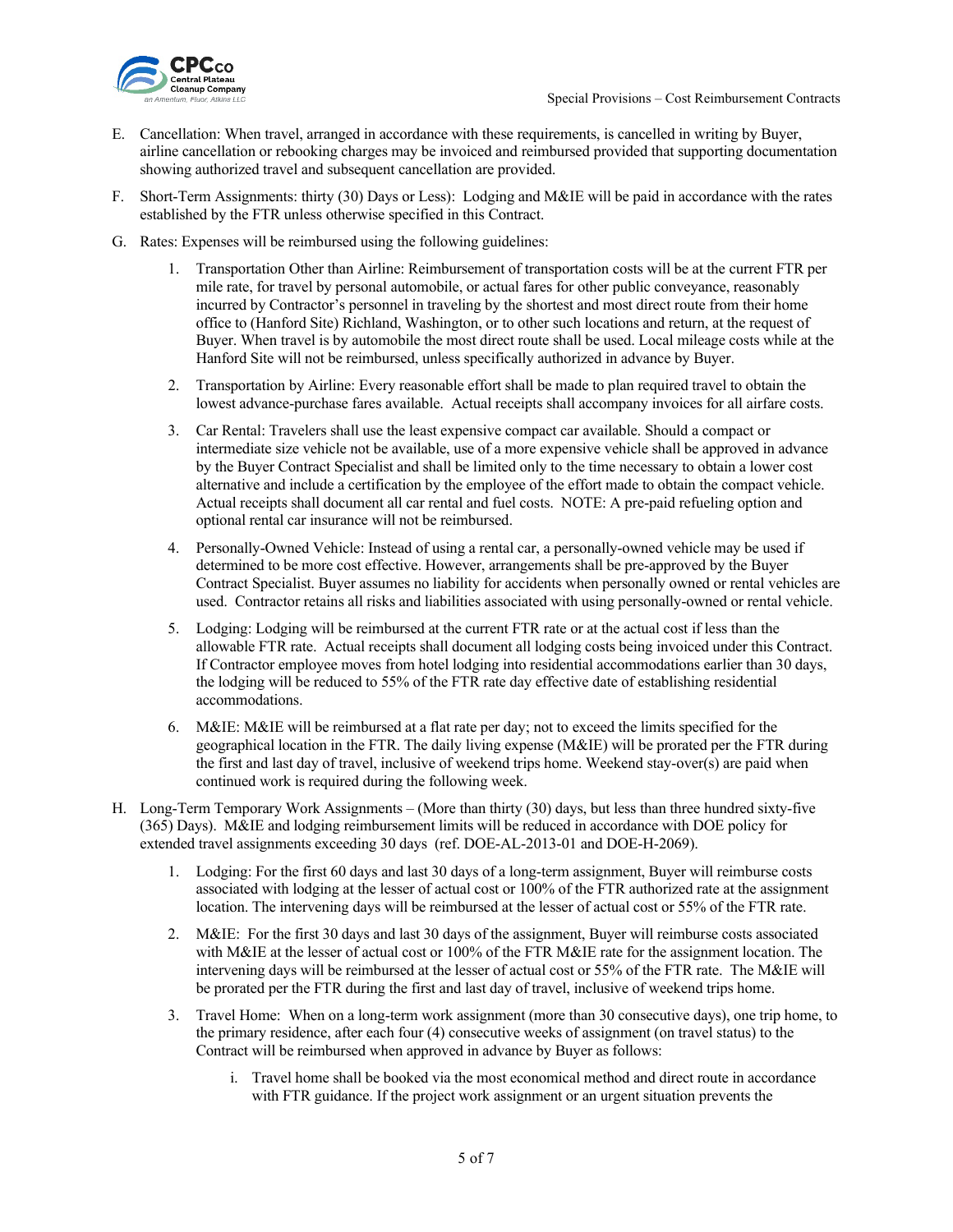

Contractor employee from obtaining a minimum of (14) day airfare rates; approval shall be obtained from Buyer prior to booking the airfare. If a personal vehicle is used to return to the primary residence, mileage will be paid at the current FTR rates up to a total not to exceed the fourteen (14) day advance airfare value.

- ii. While traveling and at home, lodging and M&IE expenses are not reimbursable.
- iii. The trips home are neither "bankable," transferable nor cumulative.
- I. Permanent Work Assignments: Unless pre-approved by Buyer, work assignments of more than three hundred sixty-five (365) consecutive days are considered permanent. All incurred travel and living expenses, after three hundred sixty-five (365) consecutive days, are not reimbursable without written pre-approval from Buyer. The consecutive-day count for Contractor personnel who change employment to another contractor or whose break between assignments is less than 120 calendar days will not restart, but continue from the original contract assignment date.

#### <span id="page-5-0"></span>**7.0 CONTRACTOR TIMEKEEPING RECORD SIGNATURE REQUIREMENT**

Contractor shall maintain adequate timekeeping procedures, controls and processes for billing work to the Buyer. Contractor shall provide monthly to the Buyer all timecards for Contractor and lower-tier subcontractor employees that perform work and charge time under this Contract.

- A. Timekeeping Records shall be provided with each invoice submittal or as otherwise directed by the Buyer.
	- 1. In the event the Contractor is utilizing the Buyer's Contracted Labor Time Recording System, Contractor timecards shall be submitted to a specific Buyer-designated location electronically no later than the 28<sup>th</sup> of each month.
	- 2. Timekeeping records submitted may be a system-generated document, or equivalent, that identifies the project (job) number, employee name, dates worked and all associated daily hours and totals.
	- 3. Timekeeping records shall be signed by the Contractor employee or, when applicable, lower-tier subcontractor employee and certified by the Contractor or lower-tier subcontractor employee's supervisor.
	- 4. Timekeeping records shall be provided for each Contract or Contract Release until all Contractor invoices are received and Work is complete.
- B. Submitting timecard records is a condition of payment under this Contract. Failure to provide timekeeping records as specified shall be a basis for Buyer to withhold Contractor payments.
- C. Consistent with the Accounts, Records, and Inspection clause of this Contract, all books of account and records relating to this Contract shall be subject to inspection and audit by Buyer, DOE, or a designee, at all reasonable times until a minimum of three years after the final payment has been made.

The Contractor shall include this clause in all cost-reimbursement, time and material, fixed hourly rate, and other nonfixed price lower-tier subcontracts where hours are billed directly to the Buyer.

### <span id="page-5-1"></span>**8.0 REFUNDS**

The Contractor agrees that any refunds, rebates, or credits (including any related interest) accruing to or received by the Contractor or any assignee, that arise under the materials portion of this Contract and for which the Contractor has received reimbursement, shall be paid by the Contractor to the Buyer.

#### <span id="page-5-2"></span>**9.0 FINAL RELEASE AND CLOSEOUT**

A. All invoices and charges against this Contract must be submitted within 60 days of completion of the work unless a longer period of time is authorized by the Buyer. Unless otherwise notified and agreed in advance, the